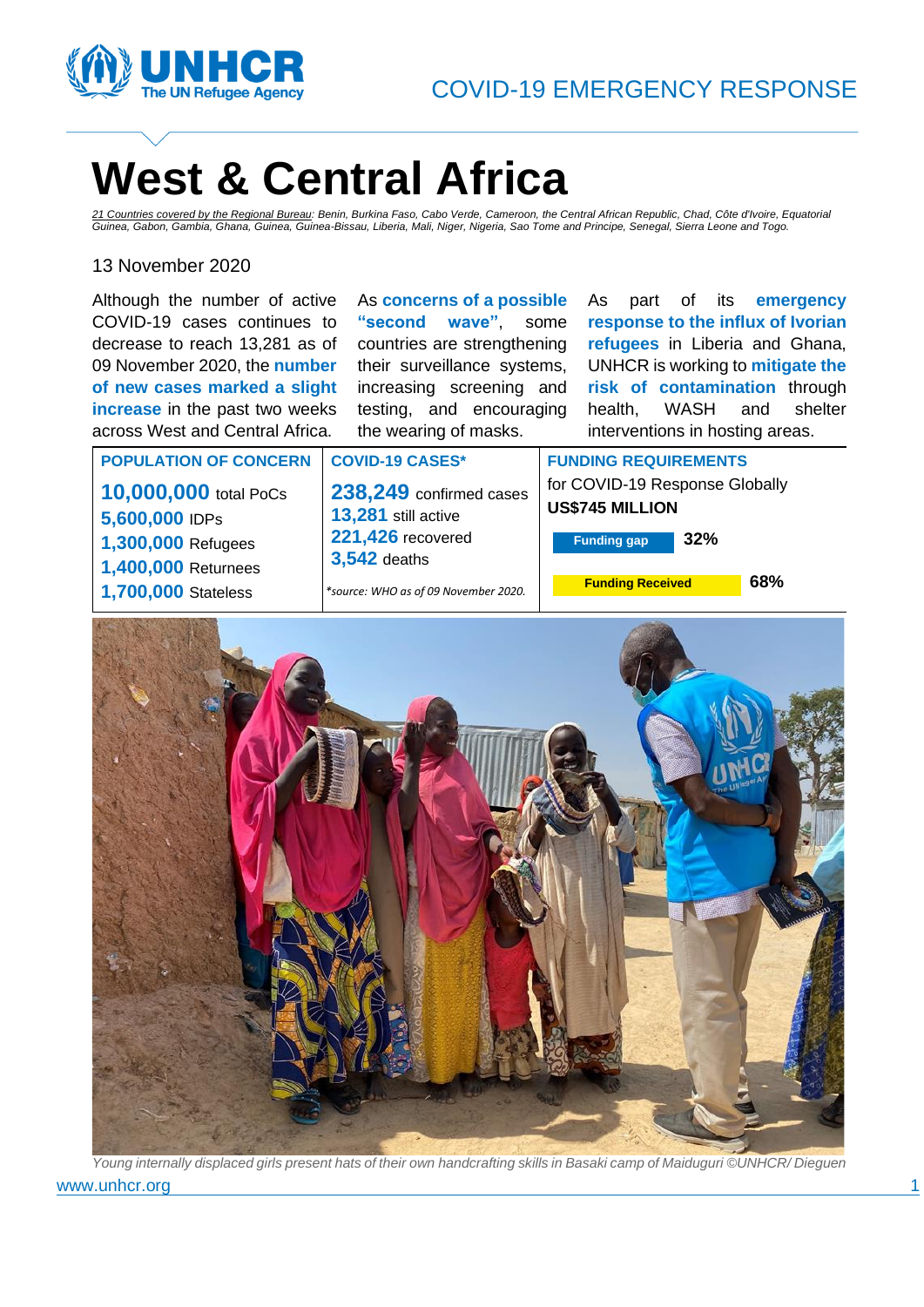# Operational Context

- **Increase in the number of new COVID-19 cases in West and Central Africa.** Although the number of active COVID-19 cases continues to decrease to reach 13,281 as of 09 November 2020, the number of new cases marked a slight increase in the past two weeks across West and Central Africa, particularly in **Ghana** and **Nigeria**.
- **Concerns over a possible "second wave".** While **Ghana** did not record any COVID-19 deaths in October, the number of new cases in the country increased from an average of 25 infections per day to an average of 130 per day over the past two weeks. The Ghana Health Service (GHS) has blamed the recent surge in coronavirus cases on the change in the attitude towards the safety protocols in churches, mosques and other gathering centers and warned that a second wave of the pandemic can be more terrible than the first if people do not keep to the safety protocols. The president also urged political leaders to set an example by wearing a mask during the intensified political activities and rallies ahead of general elections slated for Dec. 7, 2020. In **Nigeria**, the Lagos State Government has warned that it may impose a new lockdown and return other measures if there is a recurrence of high cases of coronavirus in the state due to the flagrant disregard for the ravaging Covid-19 pandemic protocols.
- **Current COVID-19 situation in West and Central Africa**. As of 09 November 2020, **Nigeria** with 64,090 remains with the highest number of confirmed cases, followed by **Ghana** (49,202), **Cameroon** (22,421), **Cote d'Ivoire** (20,832) and **Senegal** (15,708). In terms of active cases, **Nigeria** (3,026) has the highest number, followed by **CAR** (2,883), **Guinea** (1,523), **Ghana** (1,156) and **Cape Verde** (804).
- **Confirmed cases among PoCs**. As of 12 November 2020, 34 PoCs were tested positive including 16 refugees in **Cameroon**, 3 in **Chad**, 2 in **Togo**, 2 in **Niger**, 1 in **Gambia**, 1 in **Ghana**, 1 in **Guinea** and 1 in **Liberia** and 1 IDP in **Burkina Faso**, 3 IDPs in **Central African Republic** and 3 in **Mali**. So far, 2 refugees died in **Cameroon** and 1 in **Gambia**.

*N.B. The exact number of COVID-19 cases in the region remains uncertain and the data need to be interpreted with caution as the testing capacities remain limited in most of countries of WCAR (Ghana and Senegal are among the top countries performing the highest number of test with respectively 15 tests/1,000 population and 10.43 tests/1,000 population, compared to Italy with 172.55 tests/1,000 population). According to the World Health Organization. (OMS) more than eight out of ten Covid-19 cases in Africa are asymptomatic or show few symptoms and the death tolls may exclude people who did not die in hospital, or before they could be tested.* 

**Specific protection risks and challenges for forcibly displaced populations.** In West and Central Africa, the COVID-19 pandemic continues to represent a heavy burden on a region grappling with climate shocks, the recent floods in the region being one manifestation, endemic poverty, and chronic vulnerabilities. With limited access to water and sanitation facilities and precarious living conditions in most of the areas hosting displaced populations, basic measures such as handwashing and social distancing are extremely difficult to enforce. Forcibly displaced populations are also at heightened risk of stigmatization in situations of pandemic. In addition to these specific challenges, forcible displaced populations are also facing the risk of food insecurity in the region, particularly in the Sahel. There are also great concerns regarding gender-based violence which is on the rise since the beginning of the COVID crisis as a direct result of the preventive measures enforced and the economic strain these restrictions have put on many households. The significant disruption in the livelihoods of many forcibly displaced population is also increasing the risk of resorting to negative coping mechanisms, including child labour which UNHCR is monitoring closely.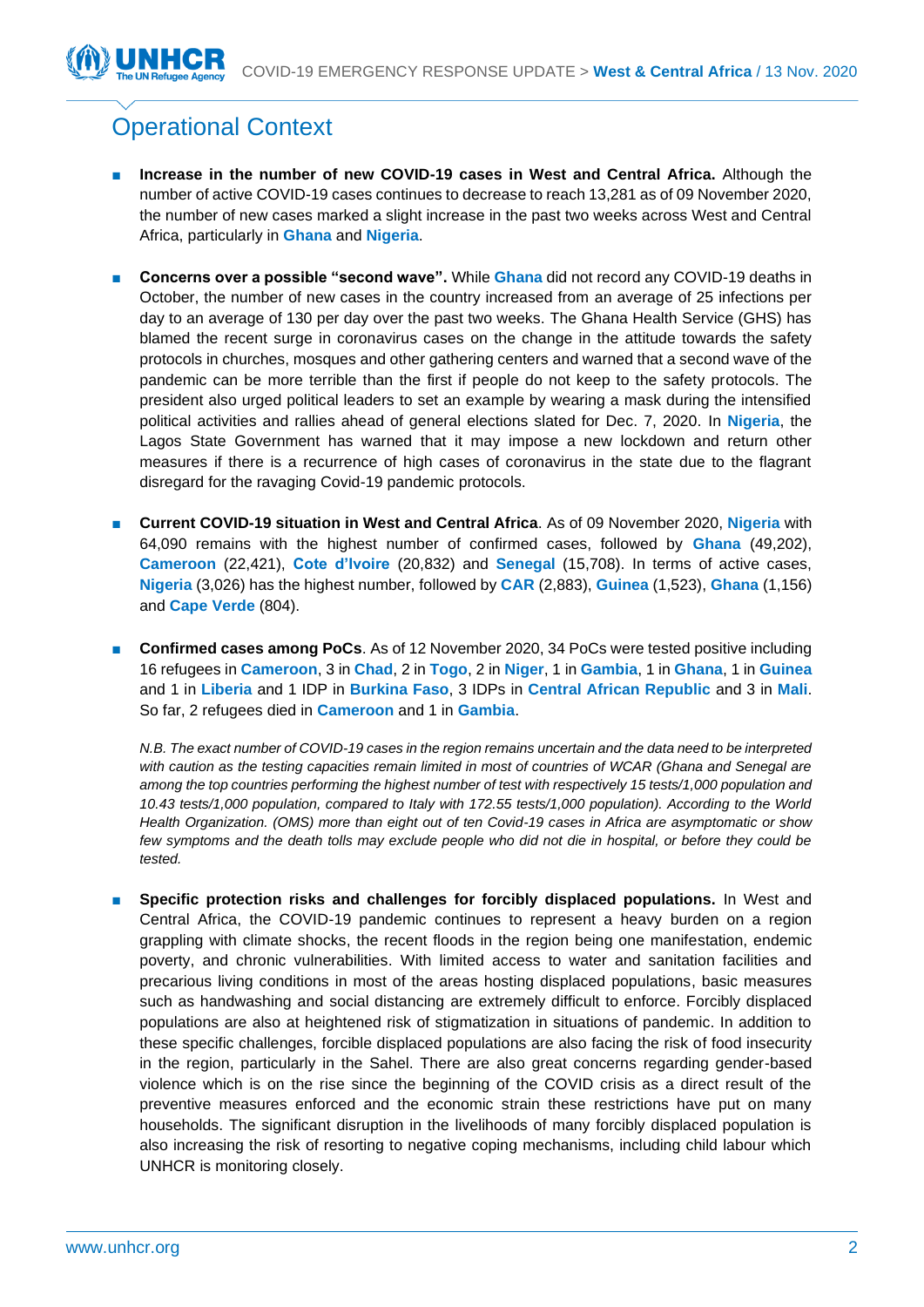### ■ COVID-19 Cases and government measures and restrictions in West and Central Africa by **Country (as of 09 November 2020):**



Data sources: WHO, worldometers.info. Governments and local media reports. For more information or suggestions, please contact UNHCR WCA DIMA

# UNHCR Response

Mainstreaming COVID-19 into UNHCR's humanitarian response. Across West and Central Africa, UNHCR operations adapted their processes and approaches to ensure continuity of assistance and mainstream COVID-19 prevention into their humanitarian response to mitigate the impact of the pandemic on forcibly displaced populations. UNHCR supports governments in the implementation of their COVID-19 response plans while directly implementing activities to support forcibly displaced populations. These include advocating for preserving access to asylum and international protection, supporting inclusive national health responses, strengthening shelter interventions to improve living conditions in hosting areas, strengthening community-based protection mechanism, livelihoods interventions to mitigate the economic impact of the pandemic, and seeking durable solutions, including local integration, resettlement opportunities, complementary pathways and voluntary repatriation. Already jeopardized by insecurity in the region, education is further disrupted by the pandemic.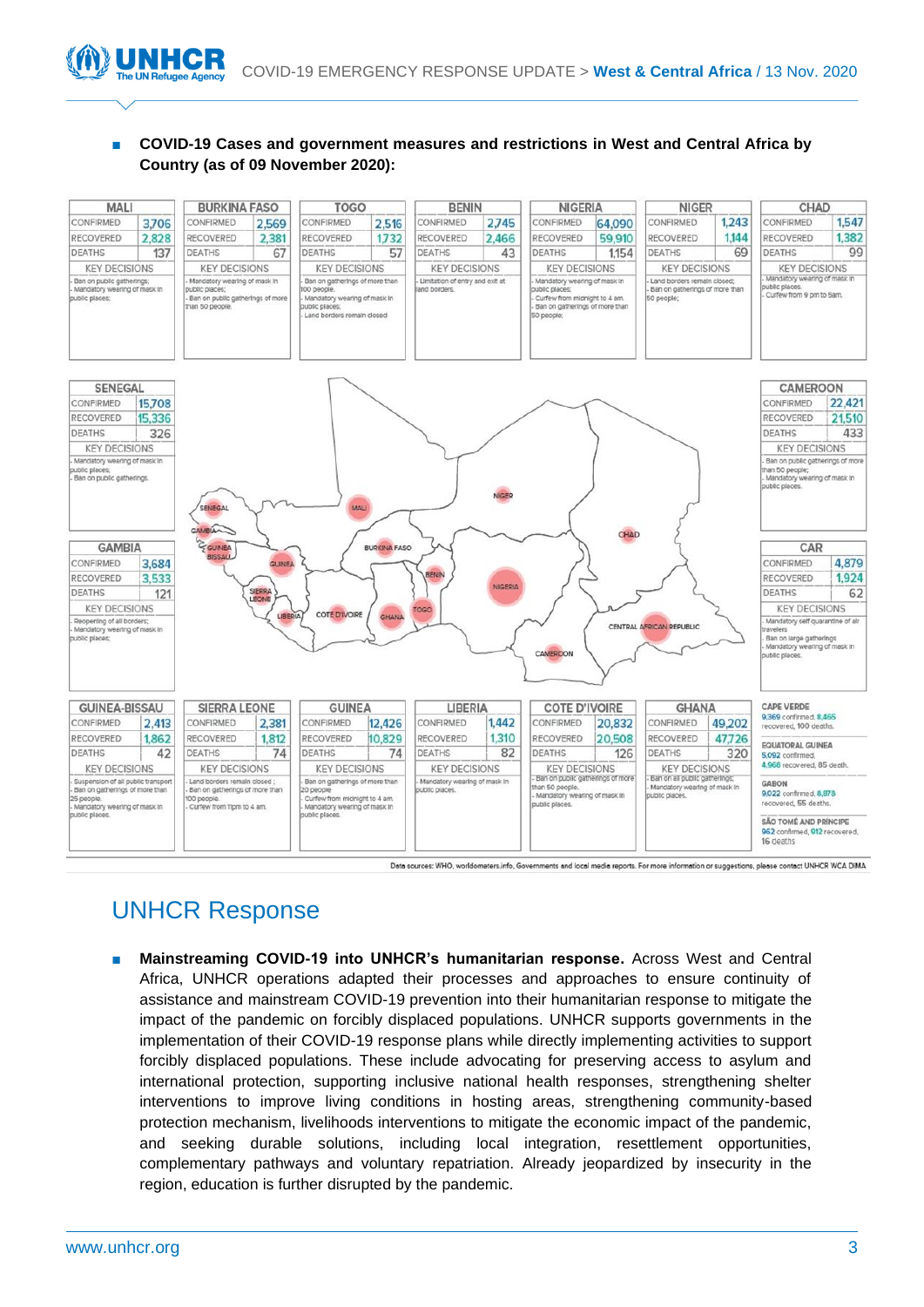#### **HIGHLIGHT: Mainstreaming COVID-19 prevention in the emergency response to the new influx of Ivorian refugees in Liberia, Ghana, Guinea and Togo**

**In Cote d'Ivoire, violent clashes erupted after the presidential election that was held on 31 October leaving at least a dozen dead and many more injured. As a direct result of these electoral tension and unrest, it is estimated that over 10,000 Ivorian refugees have fled to Liberia, Ghana, Guinea and Togo as of 12 November 2020.** 

The vast majority of these new Ivorian refugees have fled to Liberia and over 60 per cent of them are children, some of whom arrived unaccompanied or separated from their parents. Older people and pregnant women have also fled, most carrying just a few belongings and little to no food or money. Most of them have settled among local communities where there are little preventives measures are in place to mitigate the risk of COVID-19 contamination.



*Ivorian refugees continue to arrive in Liberia, Ghana and Togo. Most of them are women and children from Côte d'Ivoire's west and southwest regions. © UNHCR Liberia*

Despite the border restrictions due to COVID-19, the Governments of Burkina Faso, Ghana, Guinea, Liberia, and Togo are granting Ivorian refugees access to asylum on their territory. UNHCR's teams on the ground has increased border monitoring to ensure that the new arrivals are quickly identified and receive the assistance they need. As part of its emergency response, UNHCR has also deployed technical teams to address water, sanitation, and shelter need in an effort to improve hygiene and living conditions in the main hosting areas and mitigate the risk of COVID-19 contamination.

So far, UNHCR installed handwashing points and soap at registration centres and conducted temperature screening and provides face masks upon arrival in Ghana and Liberia. In transit centres and refugee camps, UNHCR is installing additional WASH facilities (latrines and boreholes) and is conducting information and awareness-raising with the communities. Shelter interventions are also ongoing to help enforce quarantine and isolation of suspected cases and ensure social distancing in the most overcrowded settlements.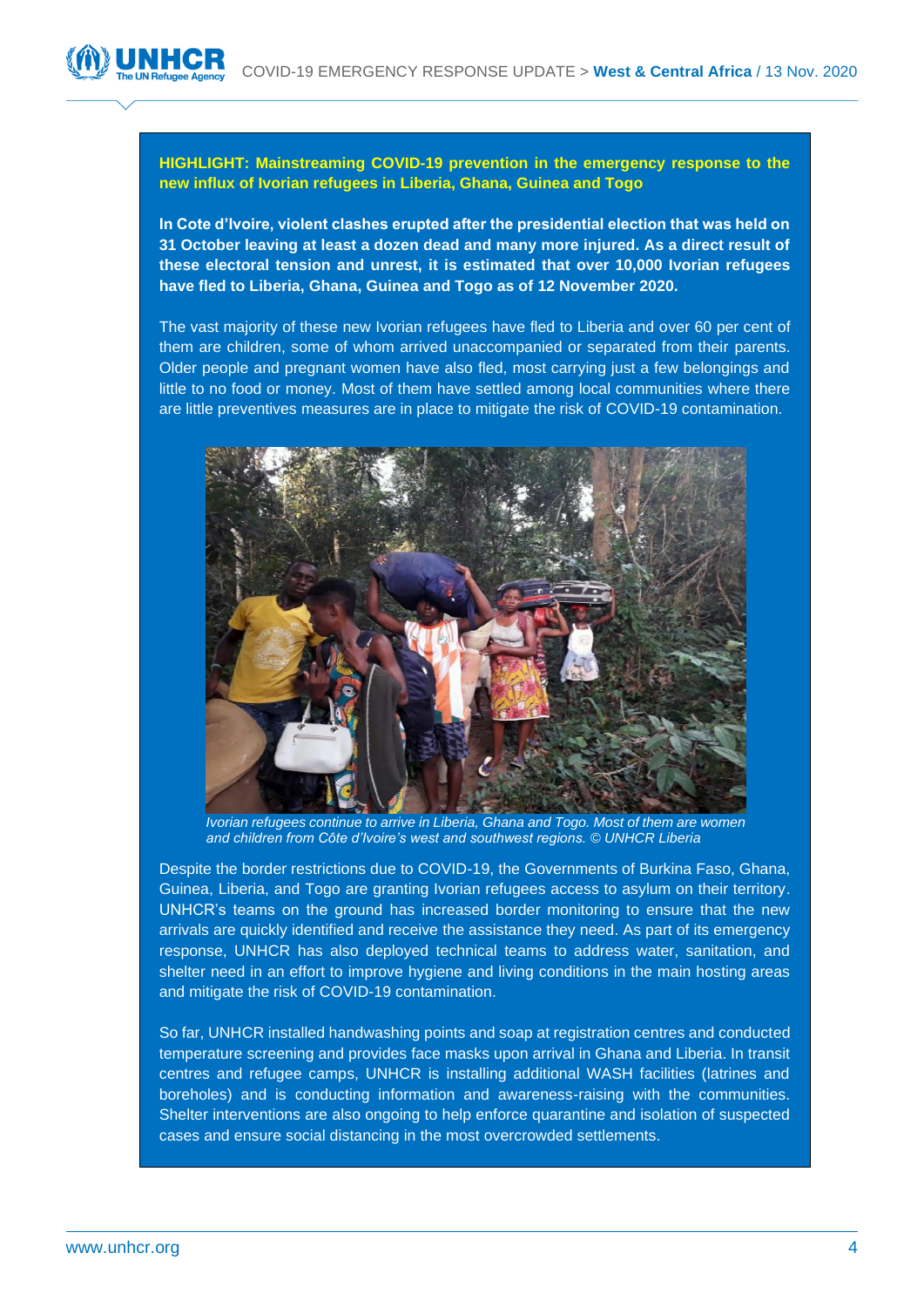Strengthen risk communication and community engagement, and critical protection case management, including protection monitoring and registration

UNHCR Operations continue to work to mitigate the impact of COVID-19 on persons of concern by increasing communication with communities and introducing innovative approaches to address access limitations including social distancing in protection activities and remote case management. In **Cameroon**, UNHCR continues to reach to refugee and IDP communities throughout the country to raise awareness on the risk of COVID-19 and the best prevention measures to take. In

## **Key achievements:**

- ✓ **3,9 million** displaced persons who accessed protection services
- ✓ **91%** of targeted areas where GBV services are maintained or expanded

total over 40,000 people have been reached through awareness raising sessions on protective measures during the past two weeks. In **Niger**, several sensitization sessions as well as distribution of masks, soap and water are conducted in all sites by UNHCR and its partners. In the Maradi region only, over 2,000 refugees and IDPs were reached by sensitizations sessions on COVID conducted by UNHCR and its partners in the past two weeks only. In **Northeast Nigeria**, UNHCR sustains its awareness-raising and sensitization effort on COVID-19 and other health and protection issues (SGBV with over 66 information session organized across the region in the past two weeks only, reaching over 3,000 persons among IDPs and their hosts. UNHCR also conducts border visits for the protection and health monitoring of returnees who continue to arrive from Cameroon, Chad and Niger despite border closures.



Strengthen and support primary and secondary health care and selected WASH services

UNHCR Operations are sustaining their support to national health systems to strengthen their infection prevention and healthcare responses, including through the provision of medical equipment and supplies and training of health personnel. In camps or settlements this includes identification and training of outbreak response teams, referral systems for

#### **Key achievements:**

- ✓ **Over 600,000** persons received essential healthcare services
- ✓ **3 million** medical masks ordered

laboratory specimens and prepositioning laboratory supplies such as transport media, swabs, specimen containers, training of staff in early identification, notification, case management and contact tracing, data collection and analysis and interpretation. In **Cameroon**, 30 healthcare providers (5 doctors, 6 midwives and 19 nurses) working with the Ministry of Public Health and UNHCR health partners were trained on "the continuity of basic maternal and child health services in the COVID-19 context in refugees-hosting areas". The training is a joint UNHCR - UNICEF response against COVID-19 in the East and Adamawa regions and was facilitated by the Regional Health Delegation (DRSP).

■ Operations are also reinforcing the WASH systems and services in the main refugee and IDP hosting areas, including by distributing soap and increasing access to water to allow for the implementation of basic preventive hygiene measures such as frequent handwashing. In **Niger**, in Agadez, UNHCR provided over 1,000 newly arrived asylum seekers hosted in the Humanitarian Centre and within the various guesthouses in the area with protective masks. In Maradi region, UNHCR continues to improve the shelter and WASH services to allow for social distances and hygiene measures. Over 60 new shelter units and over 130 new showers and latrines were built in the past two weeks only.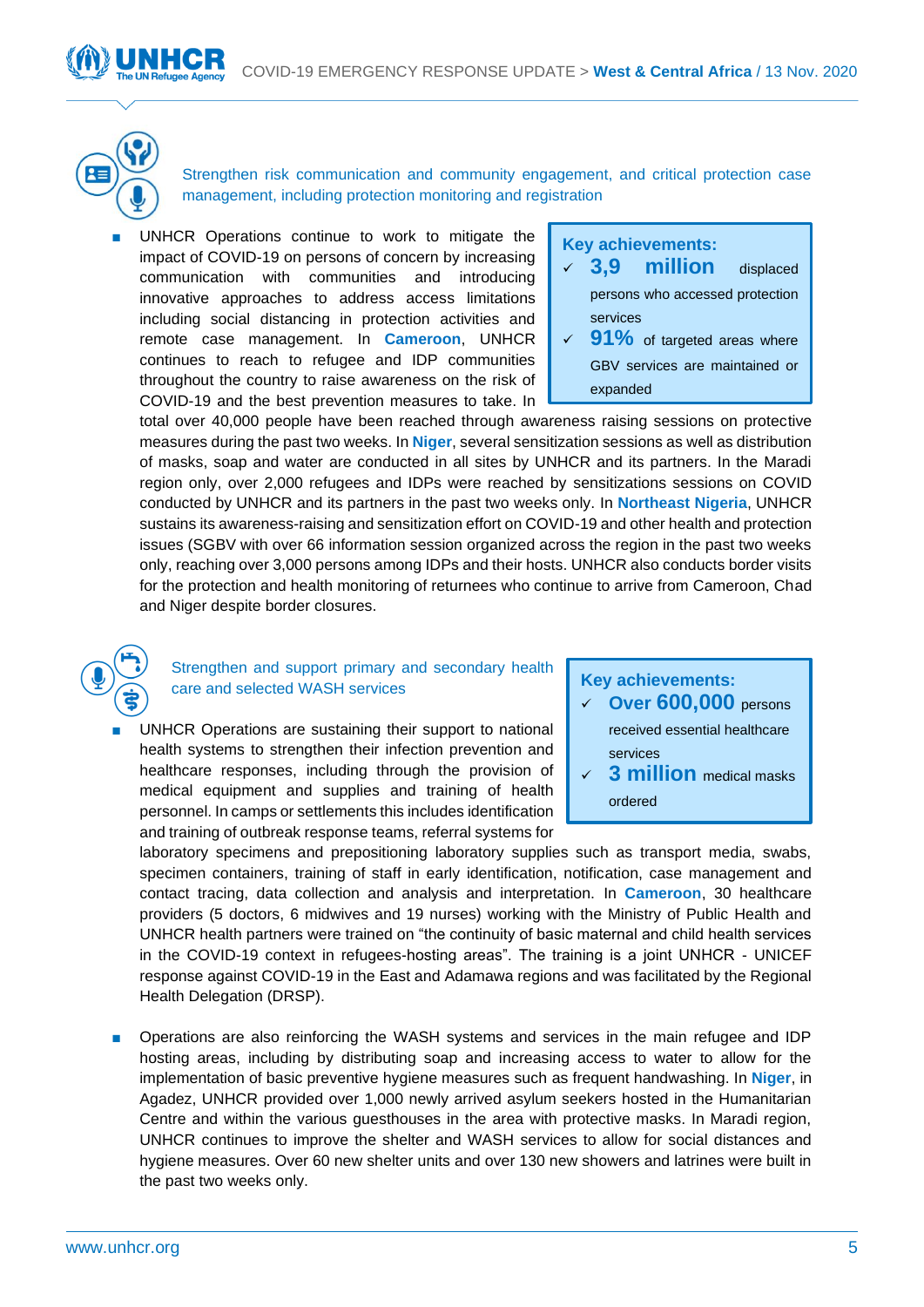



Ramp up cash assistance, reinforce shelters, and provide core relief items in congested urban and camps settings

**Shelter, NFI and Cash-Based Interventions remain a priority in UNHCR's COVID-19 response in West and Central Africa**. Often residing in overcrowded sites, or among host communities in historically underserved areas, refugees and IDPs are deprived of privacy and exposed to heightened risks of contamination as COVID-19 continues to spread in the region. To address this issue, UNHCR

## **Key achievement:**

✓ **Over 80,000** individuals in households most vulnerable to/affected by COVID-19 received livelihood support

operations are implementing targeted shelter interventions and the distributions of core relief items and exploring ways to decongest the most affected hosting areas in coordination with the national and local authorities.

#### **HIGHLIGHT: In Nigeria, UNHCR promote agricultural activities to address the economic impact of the COVID-19 pandemic and strengthen refugee self-reliance**

In **Southeast Nigeria**, over 60,000 Cameroonian refugees have fled the violence in the neighboring Northeast and Southeast Regions of Cameroon. Having seen income-generating opportunities disappear and savings dry up since the beginning of the pandemic, many of them are facing increasing difficulties to cover their basic needs.

During the same period, food prices have gone up mainly due to limitations of transport during the COVID-19 lock down and decrease in crops mainly rice, cassava flour and beans. In September 2020 UNHCR's market assessment conducted in Ogoja, Cross River State and Adikpo, Benue State where some 40% of the refugees purchase core food items, the prices of core food items increased in average for 30% compared to March 2020.

To address these negative effects of COVID-19 and to help refugees secure a source of income and food, UNHCR is implementing various agricultural initiative. Among these projects, UNHCR has recently targeted 48 Cameroon refugees in Ogoja with an intensive training fish farming and provided them start-up kits for which include fingerlings and fish feeds to start their own production. The farm village in Adagom settlement includes



*The collapsible fishponds installed in the Agadom settlement to conduct fish farming activities.© UNHCR Nigeria*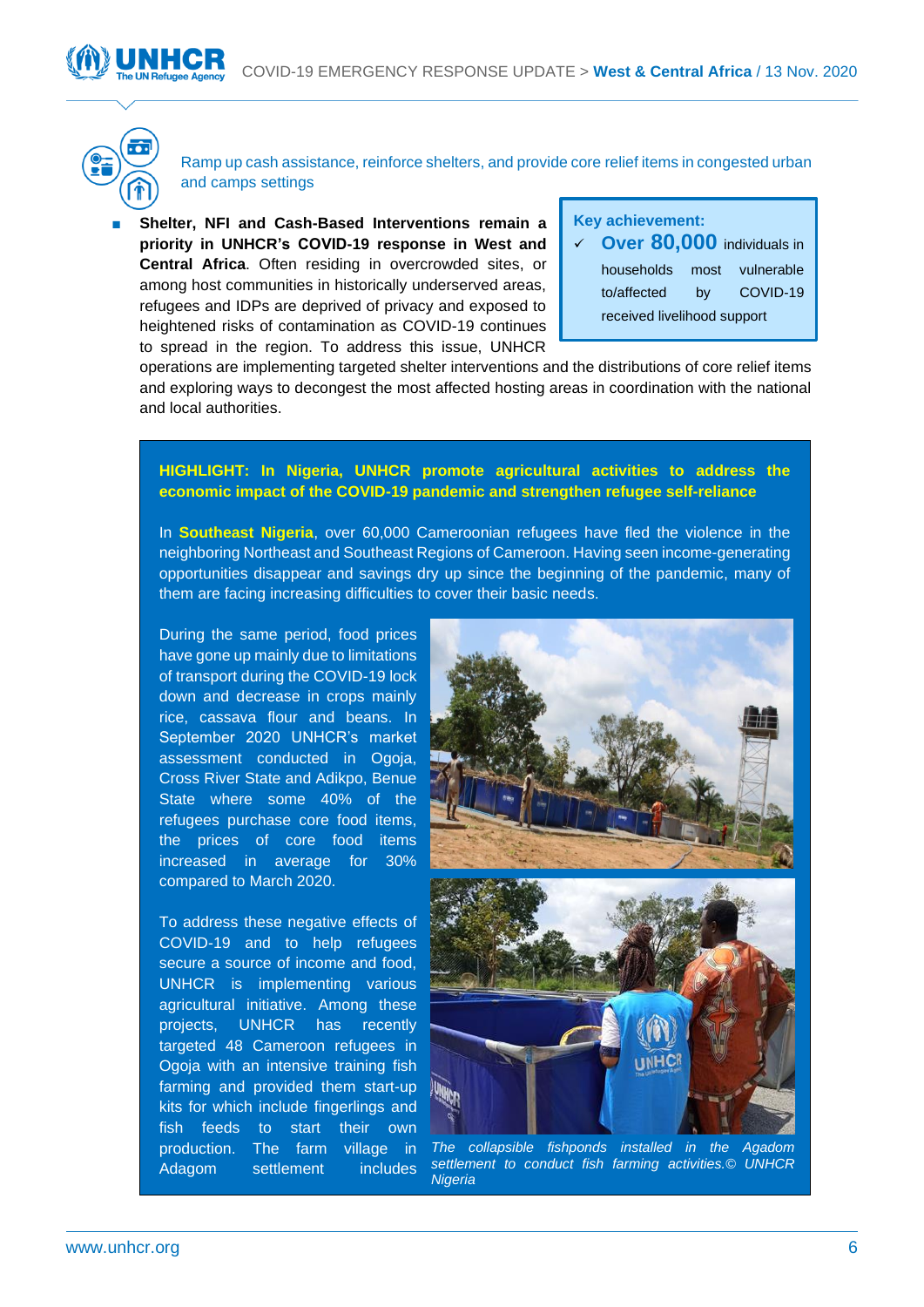collapsible fishponds, goat and poultry pens and two smoking kilns for drying/preservation. This project is an integral part of UNHCR's effort to strengthen refugee self-reliance and promote integrated farming system among the host communities in Southeast Nigeria.

UNHCR is currently conducting similar economic assessments across the region to inform and guide its efforts to mitigate the economic impact of COVID-19 on displaced populations and foster their economic inclusion.

UNHCR is working to mitigate the economic impact of COVID-19 on displaced populations and foster their economic inclusion through direct livelihoods support and targeted cash-interventions. In **Cameroon**, UNHCR has implemented cash-based interventions for urban refugees to support the costs of COVID-19 preventive measures in this context. In the past weeks, 1,941 households in Yaoundé and Douala have been reached out of the targeted 6,726 to be benefit from this cash assistance. In **Cote d'Ivoire**, UNHCR continues to provide cash assistance to the most vulnerable refugee and asylum seekers households to mitigate the economic impact of COVID-19 on their livelihoods. Over 1,500 households in Abidjan, Tabou and Guiglo have benefited these cash-based interventions since the beginning of the pandemic. In **Southeast Nigeria**, in the Ikyogen settlement in Benue, UNHCR provided shelter, core relief items and cash-assistance for food to refugees that are particularly vulnerable to the COVID-19 pandemic. Over 100 individuals with specific needs were supported with food items including rice, salt and sugar, with shelter kits to construct their transitional shelters.

# Support education systems

Supporting the progressive reopening of schools **across West and Central Africa.** Across the region, UNHCR is supporting the authorities and other UN agencies, such as UNICEF, in their efforts to progressively reopen schools including through the

**Key achievements:** 

✓ **Over 35,000** children and youth supported with distance/homebased learning

provision of personal protective equipment and by supporting the rehabilitation and cleaning of school environment. In the **Sahel** alone (incl. Mauritania), almost 2,000 teachers were trained to ensure safe practices in school upon the resumption of classes and UNHCR support refugee/IDP families across the region to ensure the re-enrolment of their children. In **Mali,** as part of the Education Cannot Wait project, UNHCR and its partners distributed over 1,300 solar radios and 1,300 school kits in schools in refugee and IDP hosting areas in the Gao and Timbuktu regions.

Despite these efforts, many children have not been able to go back to school yet and in the countries where students have returned to class, the statistics are already showing the negative effects of COVID-19 on the schooling of refugee children. In **Chad**, increased drop-out rates have already been observed with a 22% decrease in the number of students enrolled in the final year and 25% drop for students in the last year of upper secondary compared to last year. Various issues have been reported regarding re-enrolment for the new school year. In urban areas in **Cameroon** where schools are often overcrowded, UNHCR reported that schools are trying to reduce the number of students per class by asking some families to send their children to other schools in suburban areas. This could have negative consequences on the schooling of refugee children who may not be able to afford the additional transport costs incurred.